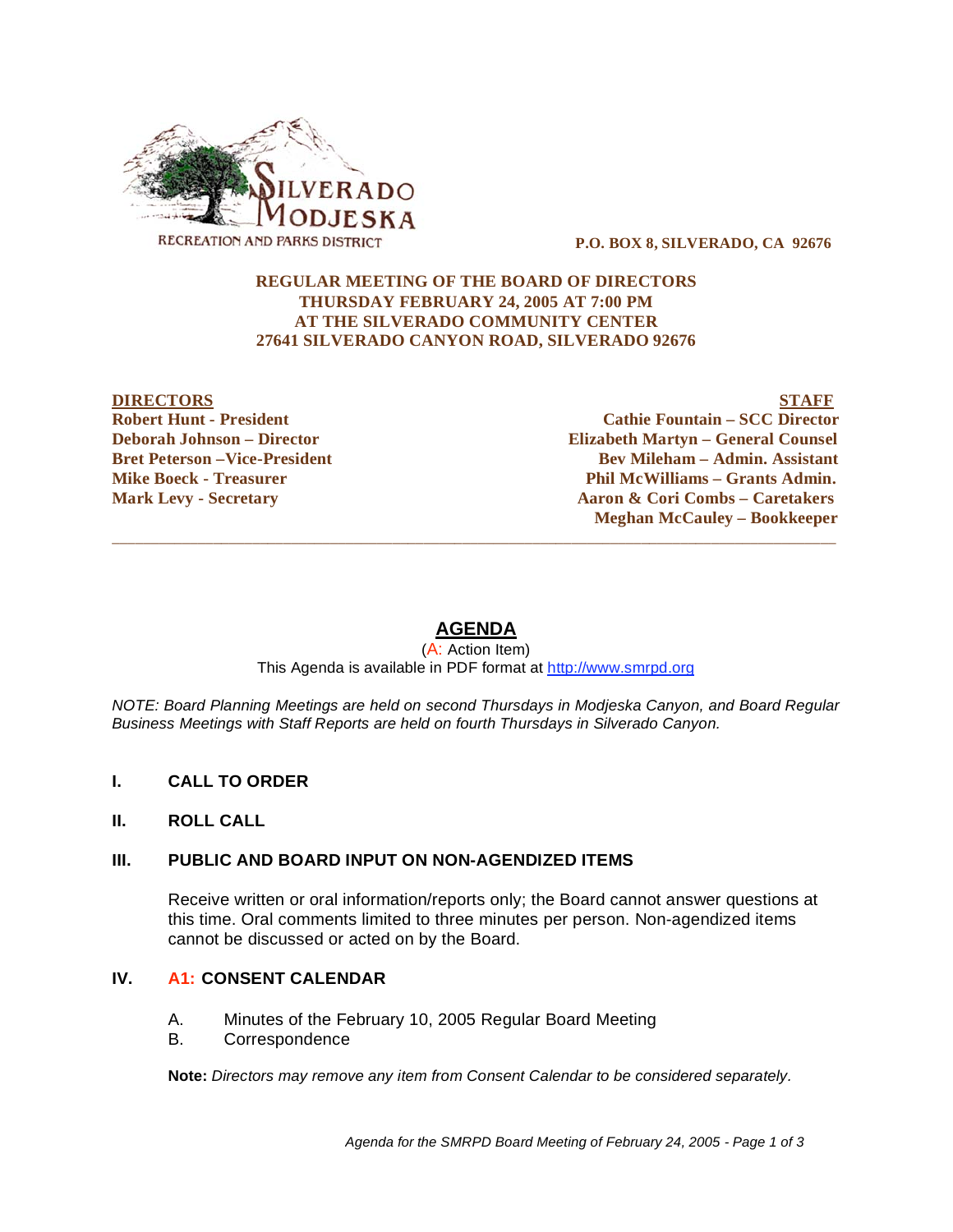## **VI. TREASURER'S REPORT AND PAYMENT OF DISTRICT BILLS**

- A. **A2:** Review and approve FY 2003-2004 Audit prepared by Hale & Co.
- B. Approve Payment Requests totaling **\$1,042.76**:

## **A3: Transmittal 02-05D for \$100.00 total for Directors' compensation for the Regular Board Meeting of February 10, 2005 to:**

Director Boeck \$50.00 Director Levy \$50.00

#### **A4: Transmittal 02-05E for \$942.76 total to:**

| Silverado Post  |                                    |
|-----------------|------------------------------------|
| Office          | \$66.00 Annual P.O. Box rental fee |
| So. Cal. Edison | \$506.76 Invoice Dated 2/10/05     |
| <b>ISDOC</b>    | \$50.00 Annual dues                |
| K.J. Snyder     | \$320.00 Invoice #4381             |

## **VII. SILVERADO CHILDREN'S CENTER REPORT**

- A. Discuss financial problems in detail, and measures being taken to meet them.
- B. **A5:** Clearly define and advertise that any and all public uses of the Silverado Children's Center facilities during non-business hours shall adhere to the following requirements:
	- 1. A reservation shall be made through the District's normal facilities reservation procedures;
	- 2. After-hours use of the facilities by the Children's Center Director, Staff, and maintenance personnel shall take precedence over all other uses except in declared emergencies;
	- 3. And that all fee, cleaning deposit, insurance and other requirements for use of the District's Community Centers shall apply in full and equal part to use of the District's Children's Center facilities.

## **VIII. GRANTS ADMINISTRATOR'S REPORT**

- A. **A6:** Consider authorizing Architect to proceed with HVAC engineering work for renovation project.
- B. Report on Advisory Committee meetings for Community Center renovation and expansion project.

## **IX. OTHER DISTRICT BUSINESS**

- A. **A7:** Receive recommendation from ad hoc Interview Committee for replacement Caretaker and vote on it.
- B. **A8:** Reapprove maximum expenditure for Katzmaier Newell Kehr architectural services contract of \$47,700 to match the signed contract and to correct an earlier approval for \$47,000.